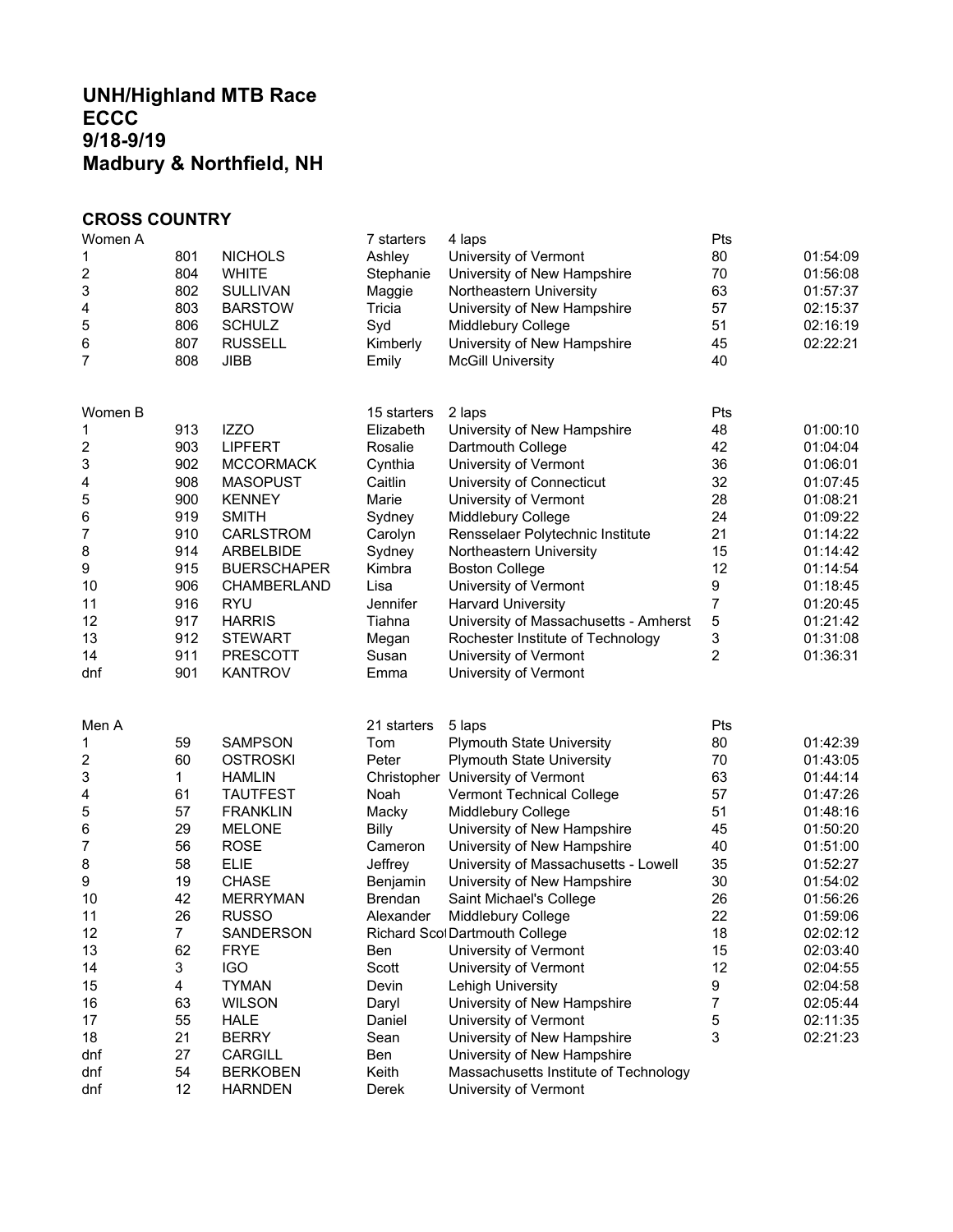| Men B |     |                   | 26 starters     | 4 laps                                | Pts |          |
|-------|-----|-------------------|-----------------|---------------------------------------|-----|----------|
| 1     | 343 | <b>DELANEY</b>    | Colin           | Saint Michael's College               | 48  | 01:36:37 |
| 2     | 332 | <b>HASKINS</b>    | Tanner          | University of Vermont                 | 42  | 01:40:19 |
| 3     | 358 | <b>JOPEK</b>      | Alex            | Middlebury College                    | 36  | 01:41:29 |
| 4     | 321 | <b>WORTHAM</b>    | Cimarron        | Massachusetts Institute of Technology | 32  | 01:42:25 |
| 5     | 325 | <b>CARBERRY</b>   | <b>Brendan</b>  | <b>Clarkson University</b>            | 28  | 01:42:51 |
| 6     | 353 | <b>LYNCH</b>      | Charlie         | Northeastern University               | 24  | 01:46:44 |
| 7     | 342 | <b>RAGO</b>       | Chris           | University of Connecticut             | 21  | 01:47:57 |
| 8     | 352 | <b>POLI</b>       | Anthony         | Rochester Institute of Technology     | 15  | 01:48:27 |
| 9     | 356 | <b>MACLEOD</b>    | Marc            | University of Massachusetts - Amherst | 12  | 01:48:32 |
| 10    | 313 | <b>BERGMAN</b>    | Jonathan        | University of Vermont                 | 9   | 01:49:09 |
| 11    | 327 | <b>DISANTO</b>    | Greg            | University of New Hampshire           | 7   | 01:49:29 |
| dnf   | 357 | <b>GROB</b>       | Lukas           | University of Connecticut             | 5   | 01:49:51 |
| dnf   | 355 | <b>LONGERI</b>    | Michael         | University of New Hampshire           | 3   | 01:50:28 |
|       |     |                   |                 |                                       |     |          |
| dnf   | 306 | <b>PIEPMEIER</b>  | Logan           | University of Vermont                 | 2   | 01:51:42 |
| dnf   | 359 | <b>BREEN</b>      | Kevin           | University of New Hampshire           | 1   | 01:52:59 |
| dnf   | 337 | <b>MONDIEK</b>    | Chris           | Rochester Institute of Technology     |     | 01:55:36 |
| 17    | 318 | <b>IPP</b>        | Dan             | Rochester Institute of Technology     |     | 01:58:16 |
| 18    | 504 | PARASCANDOLA      | James           | Rochester Institute of Technology     |     | 01:59:49 |
| 19    | 301 | <b>HAGERTY</b>    | Peter           | Rochester Institute of Technology     |     | 01:59:50 |
| 20    | 311 | <b>BRADFORD</b>   | Kyle            | University of Vermont                 |     | 02:05:16 |
| 21    | 360 | <b>PICK</b>       | Alan            | <b>McGill University</b>              |     | 02:11:44 |
| 22    | 362 | <b>NEVINS</b>     | Travis          | <b>Plymouth State University</b>      |     | 02:17:20 |
| dnf   | 316 | <b>COAKLEY</b>    | Steven          | Northeastern University               |     |          |
| dnf   | 328 | <b>DUNN</b>       | Patrick         | Rensselaer Polytechnic Institute      |     |          |
| dnf   | 320 | <b>SMITH</b>      | Taylor          | University of New Hampshire           |     |          |
| dnf   | 361 | <b>NEVINS</b>     | Austin          | <b>Plymouth State University</b>      |     |          |
|       |     |                   |                 |                                       |     |          |
| Men C |     |                   | 38 starters     | 2 laps                                | Pts |          |
| 1     | 545 | <b>CALHOUN</b>    | Peter           | University of New Hampshire           | 32  | 00:52:30 |
| 2     | 546 | <b>MEISSNER</b>   | Destroyer       | Northeastern University               | 24  | 00:53:07 |
| 3     | 366 | <b>THODAL</b>     | Robert          | Lehigh University                     | 18  | 00:53:30 |
| 4     | 516 | <b>OSBORNE</b>    | Douglas         | University of New Hampshire           | 15  | 00:54:10 |
| 5     | 569 | <b>ROMANISHIN</b> | John            | Massachusetts Institute of Technology | 12  | 00:54:10 |
| 6     | 514 | <b>CLEMENCE</b>   | Benjamin        | Rensselaer Polytechnic Institute      | 9   | 00:54:15 |
| 7     | 573 | <b>KAAKE</b>      | Ryan            | <b>Plymouth State University</b>      | 7   | 00:54:54 |
| 8     | 566 | <b>GREENLAW</b>   | Dana            | University of Vermont                 | 5   | 00:56:20 |
| 9     | 583 | <b>BURKE</b>      | Kodiak          | Dartmouth College                     | 4   | 00:56:20 |
| 10    | 590 | <b>JAMES</b>      | Will            | Middlebury College                    | 3   | 00:58:39 |
| 11    | 531 | <b>DIXON</b>      | <b>Blaster</b>  | Northeastern University               | 2   | 00:58:39 |
| 12    | 584 | <b>COFFIN</b>     | Peter           | <b>Clarkson University</b>            | 1   | 00:58:39 |
| 13    | 576 | ZANCHI            | <b>Nick</b>     | University of Massachusetts - Amherst |     | 00:58:55 |
| 14    | 515 | SAHAGIAN          | Luke            | Lehigh University                     |     | 00:58:55 |
| 15    | 578 | <b>EGERTON</b>    | Stephen         | Northeastern University               |     | 00:59:04 |
| 16    | 581 | <b>BARBOUR</b>    | Luke            | University of New Hampshire           |     | 01:01:11 |
| 17    | 577 | <b>OBRIEN</b>     | Patrick         | University of New Hampshire           |     | 01:02:12 |
| 18    | 571 |                   |                 |                                       |     | 01:02:30 |
|       |     | <b>MAHAN</b>      | Max             | <b>Boston College</b>                 |     |          |
| 19    | 508 | <b>GROSS</b>      | Garrett         | Rensselaer Polytechnic Institute      |     | 01:02:30 |
| 20    | 579 | <b>BERG</b>       | Isaiah          | Dartmouth College                     |     | 01:02:30 |
| 21    | 565 | <b>ORBANAC</b>    | Tim             | Rochester Institute of Technology     |     | 01:03:41 |
| 22    | 591 | <b>MORITZ</b>     | Jake            | Middlebury College                    |     | 01:03:55 |
| 23    | 570 | <b>VINCENT</b>    | Timothy         | <b>OPEN</b>                           |     | 01:04:32 |
| 24    | 568 | <b>SAMSON</b>     | <b>Bryan</b>    | Northeastern University               |     | 01:06:20 |
| 25    | 567 | <b>ROBICHAUD</b>  | Lucas           | University of New Hampshire           |     | 01:06:48 |
| 26    | 588 | <b>FISHPAW</b>    | Jonathan        | University of Connecticut             |     | 01:08:21 |
| 27    | 538 | <b>CAWLEY</b>     | Eric            | Rochester Institute of Technology     |     | 01:08:43 |
| 28    | 582 | <b>WIMER</b>      | <b>Nicholas</b> | Dartmouth College                     |     | 01:09:47 |
| 29    | 544 | <b>RINE</b>       |                 | Christopher Clarkson University       |     | 01:10:49 |
| 30    | 586 | <b>STENGEL</b>    | Kevin           | University of Connecticut             |     | 01:12:26 |
| 31    | 592 | <b>COOPER</b>     | Aaron           | Northeastern University               |     | 01:12:54 |
|       |     |                   |                 |                                       |     |          |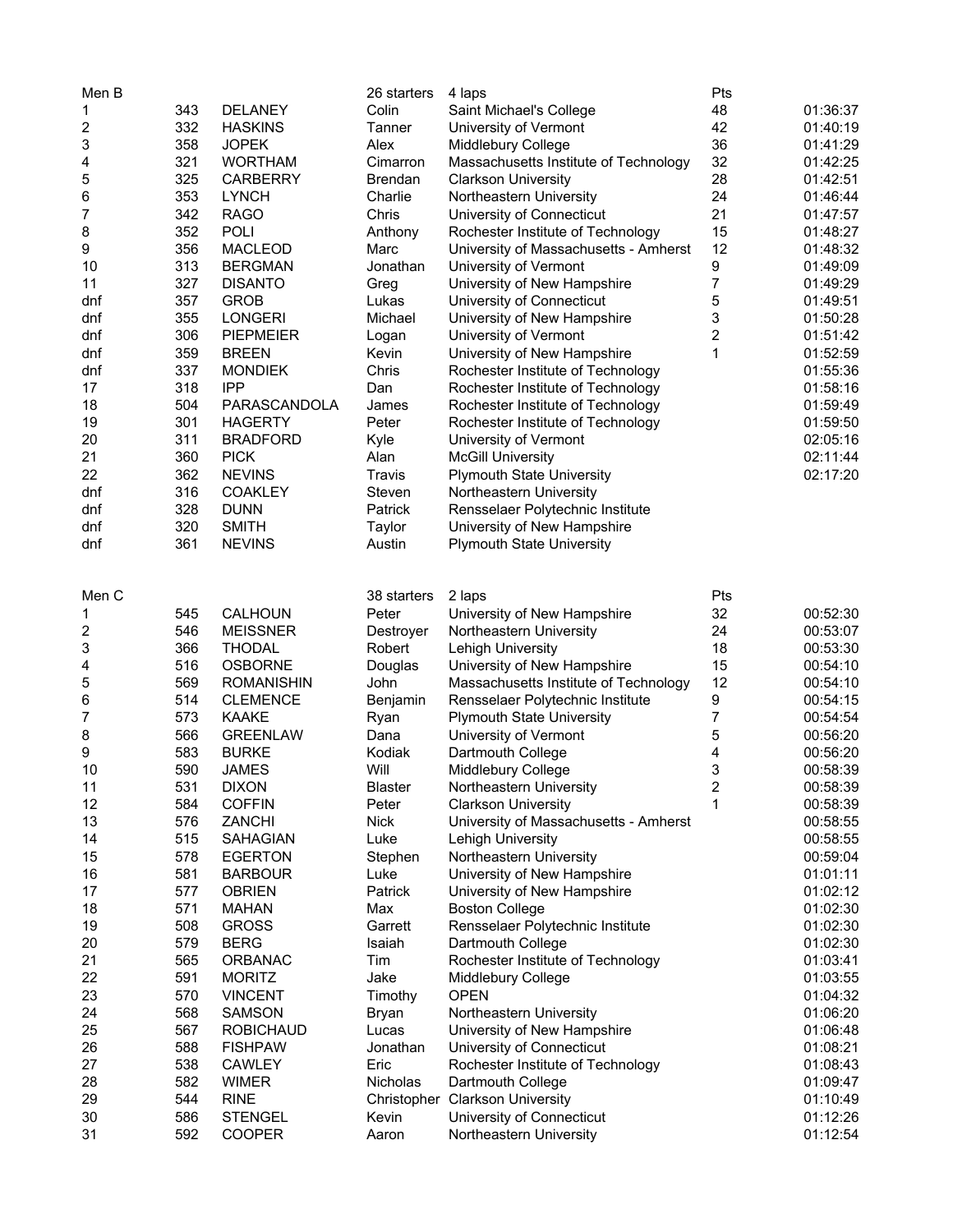| 32<br>33<br>34<br>35<br>36<br>dnf<br>dnf | 572<br>574<br>575<br>585<br>587<br>589<br>580 | <b>CHELLIS</b><br><b>STAHOUIAK</b><br><b>MALONY</b><br><b>LIENAN</b><br><b>DEBREE</b><br><b>JOHNSON</b><br><b>SCHENK</b> | Luke<br>Carl<br>Timothy<br>Donny<br>Jeff<br>Jeffrey<br>Tyler | Massachusetts Institute of Technology<br>Rochester Institute of Technology<br>University of New Hampshire<br><b>Clarkson University</b><br><b>Clarkson University</b><br>University of New Hampshire<br><b>Plymouth State University</b> |                                    | 01:12:54<br>01:17:23<br>01:17:28<br>01:20:19<br>01:21:55 |
|------------------------------------------|-----------------------------------------------|--------------------------------------------------------------------------------------------------------------------------|--------------------------------------------------------------|------------------------------------------------------------------------------------------------------------------------------------------------------------------------------------------------------------------------------------------|------------------------------------|----------------------------------------------------------|
| <b>DUAL SLALOM</b>                       |                                               |                                                                                                                          |                                                              |                                                                                                                                                                                                                                          |                                    |                                                          |
| Women A                                  |                                               |                                                                                                                          | 3 starters                                                   |                                                                                                                                                                                                                                          | Pts                                |                                                          |
| 1<br>$\boldsymbol{2}$                    | 805<br>801                                    | <b>MINOR</b><br><b>NICHOLS</b>                                                                                           | Anne<br>Ashley                                               | <b>Clarkson University</b><br>University of Vermont                                                                                                                                                                                      | 80<br>70                           |                                                          |
| 3                                        | 802                                           | SULLIVAN                                                                                                                 | Maggie                                                       | Northeastern University                                                                                                                                                                                                                  | 63                                 |                                                          |
| Women B                                  |                                               |                                                                                                                          | 2 starters                                                   |                                                                                                                                                                                                                                          | Pts                                |                                                          |
| 1                                        | 919                                           | <b>SMITH</b>                                                                                                             | Sydney                                                       | Middlebury College                                                                                                                                                                                                                       | 48                                 |                                                          |
| $\overline{2}$                           | 808                                           | <b>JIBB</b>                                                                                                              | Emily                                                        | <b>McGill University</b>                                                                                                                                                                                                                 | 42                                 |                                                          |
| Men A                                    |                                               |                                                                                                                          | 32 starters                                                  |                                                                                                                                                                                                                                          | Pts                                |                                                          |
| 1<br>$\boldsymbol{2}$                    | 35<br>41                                      | <b>NOONAN</b><br>LAPLANTE                                                                                                | Patrick<br>Shaun                                             | University of New Hampshire<br>University of Massachusetts - Amherst                                                                                                                                                                     | 80<br>70                           |                                                          |
| 3                                        | 64                                            | <b>MCNULTY</b>                                                                                                           | Peter                                                        | Northeastern University                                                                                                                                                                                                                  | 63                                 |                                                          |
| 4                                        | 16                                            | <b>DAVIDSON</b>                                                                                                          | Tom                                                          | University of Vermont                                                                                                                                                                                                                    | 57                                 |                                                          |
| 5                                        | 52                                            | <b>WELLS</b>                                                                                                             | Justin                                                       | Wentworth Institute of Technology                                                                                                                                                                                                        | 51                                 |                                                          |
| 6                                        | 34                                            | <b>ESTRICH</b>                                                                                                           | Benjamin                                                     | Northeastern University                                                                                                                                                                                                                  | 45                                 |                                                          |
| 7                                        | 53                                            | <b>MICHAUD</b>                                                                                                           | Craig                                                        | Wentworth Institute of Technology                                                                                                                                                                                                        | 40                                 |                                                          |
| 8<br>9                                   | 67<br>28                                      | <b>CLARK</b><br><b>HASKINS</b>                                                                                           | Caldwell<br>Cullen                                           | University of Vermont<br><b>Clarkson University</b>                                                                                                                                                                                      | 35<br>30                           |                                                          |
| 10                                       | 38                                            | <b>OLIVER</b>                                                                                                            | John                                                         | University of Vermont                                                                                                                                                                                                                    | 26                                 |                                                          |
| 11                                       | 10                                            | <b>ROSENFELD</b>                                                                                                         | Tim                                                          | University of Vermont                                                                                                                                                                                                                    | 22                                 |                                                          |
| 12                                       | 43                                            | <b>SULLIVAN</b>                                                                                                          | Connor                                                       | University of Connecticut                                                                                                                                                                                                                | 18                                 |                                                          |
| 13                                       | 29                                            | <b>MELONE</b>                                                                                                            | <b>Billy</b>                                                 | University of New Hampshire                                                                                                                                                                                                              | 15                                 |                                                          |
| 14                                       | 40                                            | <b>GAMBARDELLA</b>                                                                                                       | David                                                        | University of Connecticut                                                                                                                                                                                                                | 12                                 |                                                          |
| 15<br>16                                 | 344<br>69                                     | <b>ELLIOT</b><br><b>SANTOS</b>                                                                                           | Benjamin<br>Anthony                                          | University of Massachusetts - Amherst<br>University of Vermont                                                                                                                                                                           | $\boldsymbol{9}$<br>$\overline{7}$ |                                                          |
| 17                                       | 46                                            | <b>MCANDREW</b>                                                                                                          | Alex                                                         | <b>Clarkson University</b>                                                                                                                                                                                                               | 5                                  |                                                          |
| 18                                       | 31                                            | <b>FOSTER</b>                                                                                                            | Stuart                                                       | Northeastern University                                                                                                                                                                                                                  | 3                                  |                                                          |
| 19                                       | 33                                            | <b>NUGENT</b>                                                                                                            | <b>Tucker</b>                                                | University of New Hampshire                                                                                                                                                                                                              | $\overline{c}$                     |                                                          |
| 20                                       | 36                                            | <b>HAUTANIEMI</b>                                                                                                        | Max                                                          | Rochester Institute of Technology                                                                                                                                                                                                        | 1                                  |                                                          |
| 21                                       | 30                                            | <b>MEISSNER</b>                                                                                                          | Destroyer                                                    | Northeastern University                                                                                                                                                                                                                  |                                    |                                                          |
| 22<br>23                                 | 45<br>345                                     | <b>FRANCO</b><br><b>GAGNE</b>                                                                                            | Sam<br>Adam                                                  | University of Connecticut<br>University of Massachusetts - Amherst                                                                                                                                                                       |                                    |                                                          |
| 24                                       | 65                                            | <b>DAVIS</b>                                                                                                             | Joe                                                          | University of Connecticut                                                                                                                                                                                                                |                                    |                                                          |
| 25                                       | 13                                            | <b>WILKINS</b>                                                                                                           | Cody                                                         | University of Vermont                                                                                                                                                                                                                    |                                    |                                                          |
| 26                                       | 20                                            | <b>DEPREY</b>                                                                                                            | Daryl                                                        | University of Vermont                                                                                                                                                                                                                    |                                    |                                                          |
| 27                                       | 39                                            | <b>VARGAS</b>                                                                                                            | Wyatt                                                        | University of Vermont                                                                                                                                                                                                                    |                                    |                                                          |
| 28                                       | 1                                             | <b>HAMLIN</b>                                                                                                            | Christopher                                                  | University of Vermont                                                                                                                                                                                                                    |                                    |                                                          |
| 29<br>30                                 | 3<br>44                                       | <b>IGO</b><br><b>MIELE</b>                                                                                               | Scott<br>Anthony                                             | University of Vermont<br>University of Connecticut                                                                                                                                                                                       |                                    |                                                          |
| 31                                       | 66                                            | <b>GILMAN</b>                                                                                                            | Tyler                                                        | University of Vermont                                                                                                                                                                                                                    |                                    |                                                          |
| 32                                       | 56                                            | <b>ROSE</b>                                                                                                              | Cameron                                                      | University of New Hampshire                                                                                                                                                                                                              |                                    |                                                          |
| Men B                                    |                                               |                                                                                                                          | 20 starters                                                  |                                                                                                                                                                                                                                          | Pts                                |                                                          |
| 1                                        | 363                                           | <b>EGDORF</b>                                                                                                            | Max                                                          | Rensselaer Polytechnic Institute                                                                                                                                                                                                         | 48                                 |                                                          |
| $\overline{c}$                           | 330                                           | <b>SCOTT</b>                                                                                                             | Alex                                                         | Northeastern University                                                                                                                                                                                                                  | 42                                 |                                                          |
| 3                                        | 335                                           | <b>FOSTER</b>                                                                                                            | Joseph                                                       | University of Connecticut                                                                                                                                                                                                                | 36                                 |                                                          |
| 4                                        | 311                                           | <b>BRADFORD</b>                                                                                                          | Kyle                                                         | University of Vermont                                                                                                                                                                                                                    | 32                                 |                                                          |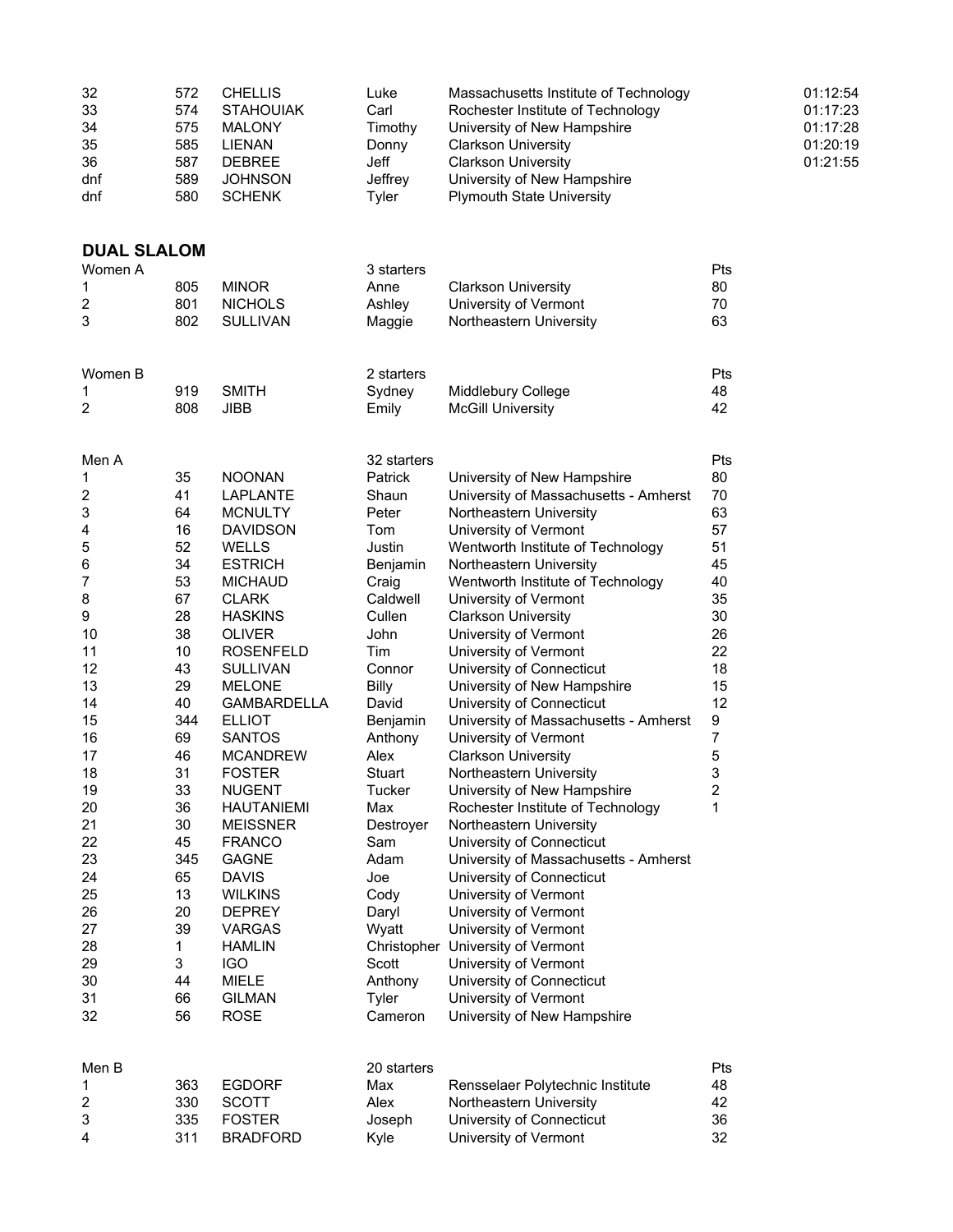| 5<br>6<br>7<br>8<br>9<br>10<br>11<br>12<br>13<br>14<br>15<br>16<br>17<br>18                                          | 351<br>346<br>323<br>336<br>350<br>340<br>349<br>325<br>61<br>315<br>310<br>338<br>334<br>316                                           | <b>SACCOCCIO</b><br>LYLE<br><b>ETERNO</b><br><b>RAND</b><br><b>MECH</b><br><b>SCHNEIDER</b><br><b>CZAJA</b><br><b>CARBERRY</b><br><b>TAUTFEST</b><br>LEE<br><b>TOWNSEND</b><br><b>SEILS</b><br><b>GROBICKI</b><br><b>COAKLEY</b>                                                                                                           | Max<br>Colin<br>Austin<br>Cornelius<br>Sean<br>Marc<br>William<br><b>Brendan</b><br>Noah<br>Spencer<br>Greg<br>Drew<br>Michael<br>Steven                                                                   | Worcester Polytechnic Institute<br><b>Clarkson University</b><br>University of Vermont<br>University of Vermont<br><b>Clarkson University</b><br>University of Connecticut<br>University of Connecticut<br><b>Clarkson University</b><br>Vermont Technical College<br>University of Vermont<br>Rochester Institute of Technology<br>University of Connecticut<br>University of Vermont<br>Northeastern University                                                                                                                                                      | 28<br>24<br>21<br>15<br>12<br>9<br>$\overline{7}$<br>5<br>3<br>$\boldsymbol{2}$<br>1           |       |          |
|----------------------------------------------------------------------------------------------------------------------|-----------------------------------------------------------------------------------------------------------------------------------------|--------------------------------------------------------------------------------------------------------------------------------------------------------------------------------------------------------------------------------------------------------------------------------------------------------------------------------------------|------------------------------------------------------------------------------------------------------------------------------------------------------------------------------------------------------------|------------------------------------------------------------------------------------------------------------------------------------------------------------------------------------------------------------------------------------------------------------------------------------------------------------------------------------------------------------------------------------------------------------------------------------------------------------------------------------------------------------------------------------------------------------------------|------------------------------------------------------------------------------------------------|-------|----------|
| 19<br>20                                                                                                             | 358<br>341                                                                                                                              | <b>JOPEK</b><br><b>RUSSO</b>                                                                                                                                                                                                                                                                                                               | Alex<br>Alexander                                                                                                                                                                                          | Middlebury College<br>Middlebury College                                                                                                                                                                                                                                                                                                                                                                                                                                                                                                                               |                                                                                                |       |          |
| Men C<br>1<br>2<br>3<br>4<br>5<br>6<br>7<br>8<br>9<br>10<br>11<br>12<br>13<br>14<br>15<br>16<br>17<br>18<br>19<br>20 | 562<br>557<br>566<br>306<br>555<br>543<br>596<br>556<br>597<br>805<br>594<br>802<br>542<br>595<br>515<br>21<br>554<br>591<br>533<br>801 | <b>CARDIN</b><br>WHYNALL<br><b>GREENLAW</b><br><b>PIEPMEIER</b><br><b>HOLT</b><br><b>DUNN</b><br><b>PURIFICATI</b><br><b>MCBRIEN</b><br>SANDLER<br><b>MINOR</b><br><b>BRIGHT</b><br><b>SULLIVAN</b><br><b>DISANTO</b><br><b>NASS</b><br><b>SAHAGIAN</b><br><b>BERRY</b><br><b>SPIER</b><br><b>MORITZ</b><br><b>SMITH</b><br><b>NICHOLS</b> | 20 starters<br>Ben<br>Scott<br>Dana<br>Logan<br>Alexander<br><b>Patrick</b><br>Justin<br>John<br>Harry<br>Anne<br>Gregory<br>Maggie<br>Greg<br>Erick<br>Luke<br>Sean<br>Steven<br>Jake<br>Taylor<br>Ashley | <b>Clarkson University</b><br>University of Connecticut<br>University of Vermont<br>University of Vermont<br>University of Vermont<br>Rensselaer Polytechnic Institute<br><b>McGill University</b><br>University of Connecticut<br>University of Vermont<br><b>Clarkson University</b><br><b>Clarkson University</b><br>Northeastern University<br>University of New Hampshire<br>University of Connecticut<br>Lehigh University<br>University of New Hampshire<br>University of Vermont<br>Middlebury College<br>University of New Hampshire<br>University of Vermont | Pts<br>32<br>24<br>18<br>15<br>12<br>9<br>$\overline{7}$<br>5<br>4<br>3<br>$\overline{c}$<br>1 |       |          |
|                                                                                                                      |                                                                                                                                         | <b>SHORT TRACK CROSS COUNTRY</b>                                                                                                                                                                                                                                                                                                           |                                                                                                                                                                                                            |                                                                                                                                                                                                                                                                                                                                                                                                                                                                                                                                                                        |                                                                                                |       |          |
| Women A                                                                                                              |                                                                                                                                         |                                                                                                                                                                                                                                                                                                                                            | 4 starters                                                                                                                                                                                                 |                                                                                                                                                                                                                                                                                                                                                                                                                                                                                                                                                                        | Pts                                                                                            |       |          |
| 1                                                                                                                    | 804                                                                                                                                     | <b>WHITE</b>                                                                                                                                                                                                                                                                                                                               | Stephanie                                                                                                                                                                                                  | University of New Hampshire                                                                                                                                                                                                                                                                                                                                                                                                                                                                                                                                            | 80                                                                                             |       | 26:36:00 |
| 2                                                                                                                    | 801                                                                                                                                     | <b>NICHOLS</b>                                                                                                                                                                                                                                                                                                                             | Ashley                                                                                                                                                                                                     | University of Vermont                                                                                                                                                                                                                                                                                                                                                                                                                                                                                                                                                  | 70                                                                                             |       | 28:06:00 |
| 3<br>4                                                                                                               | 808<br>803                                                                                                                              | <b>JIBB</b><br><b>BARSTOW</b>                                                                                                                                                                                                                                                                                                              | Emily<br>Tricia                                                                                                                                                                                            | <b>McGill University</b><br>University of New Hampshire                                                                                                                                                                                                                                                                                                                                                                                                                                                                                                                | 63<br>57                                                                                       | 1 lap | 29:08:00 |
| Women B                                                                                                              |                                                                                                                                         | 11 starters                                                                                                                                                                                                                                                                                                                                |                                                                                                                                                                                                            |                                                                                                                                                                                                                                                                                                                                                                                                                                                                                                                                                                        | Pts                                                                                            |       |          |
| 1                                                                                                                    | 919                                                                                                                                     | <b>SMITH</b>                                                                                                                                                                                                                                                                                                                               | Sydney                                                                                                                                                                                                     | Middlebury College                                                                                                                                                                                                                                                                                                                                                                                                                                                                                                                                                     | 48                                                                                             |       | 18:10    |
| 2                                                                                                                    | 910                                                                                                                                     | CARLSTROM                                                                                                                                                                                                                                                                                                                                  | Carolyn                                                                                                                                                                                                    | Rensselaer Polytechnic Institute                                                                                                                                                                                                                                                                                                                                                                                                                                                                                                                                       | 42                                                                                             |       | 20:05    |
| 3                                                                                                                    | 906                                                                                                                                     | CHAMBERLAND                                                                                                                                                                                                                                                                                                                                | Lisa                                                                                                                                                                                                       | University of Vermont                                                                                                                                                                                                                                                                                                                                                                                                                                                                                                                                                  | 36                                                                                             |       | 20:28    |
| 4                                                                                                                    | 915                                                                                                                                     | <b>BUERSCHAPER</b>                                                                                                                                                                                                                                                                                                                         | Kimbra                                                                                                                                                                                                     | <b>Boston College</b>                                                                                                                                                                                                                                                                                                                                                                                                                                                                                                                                                  | 32                                                                                             |       | 20:55    |
| 5                                                                                                                    | 907                                                                                                                                     | <b>STEERE</b>                                                                                                                                                                                                                                                                                                                              | Katie                                                                                                                                                                                                      | Northeastern University                                                                                                                                                                                                                                                                                                                                                                                                                                                                                                                                                | 28                                                                                             |       | 21:08    |
| 6                                                                                                                    | 914                                                                                                                                     | <b>ARBELBIDE</b>                                                                                                                                                                                                                                                                                                                           | Sydney                                                                                                                                                                                                     | Northeastern University                                                                                                                                                                                                                                                                                                                                                                                                                                                                                                                                                | 24                                                                                             |       | 22:31    |
| 7                                                                                                                    | 906                                                                                                                                     | CHAMBERLAND                                                                                                                                                                                                                                                                                                                                | Lisa                                                                                                                                                                                                       | University of Vermont                                                                                                                                                                                                                                                                                                                                                                                                                                                                                                                                                  | 21                                                                                             | 1 lap |          |
| 8                                                                                                                    | 917                                                                                                                                     | <b>HARRIS</b>                                                                                                                                                                                                                                                                                                                              | Tiahna                                                                                                                                                                                                     | University of Massachusetts - Amherst                                                                                                                                                                                                                                                                                                                                                                                                                                                                                                                                  | 15                                                                                             |       |          |
| 9                                                                                                                    | 901                                                                                                                                     | <b>KANTROV</b>                                                                                                                                                                                                                                                                                                                             | Emma                                                                                                                                                                                                       | University of Vermont                                                                                                                                                                                                                                                                                                                                                                                                                                                                                                                                                  | 12                                                                                             |       |          |

9 901 KANTROV Emma University of Vermont 12 10 911 PRESCOTT Susan University of Vermont 9

11 912 STEWART Megan Rochester Institute of Technology 7 2 laps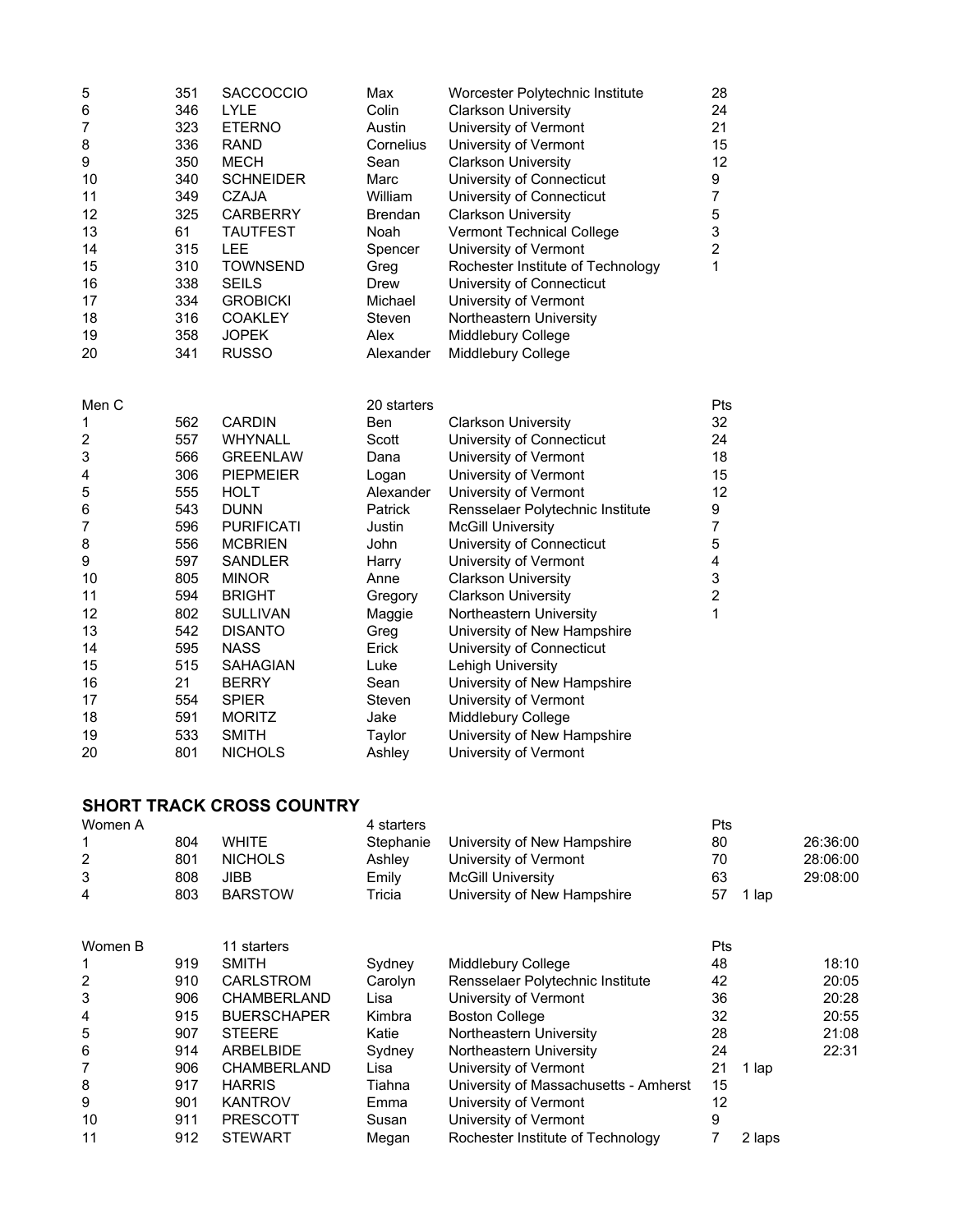| Men A             |     |                  | 14 starters    |                                       | Pts         |           |          |
|-------------------|-----|------------------|----------------|---------------------------------------|-------------|-----------|----------|
| 1                 | 59  | <b>SAMPSON</b>   | Tom            | <b>Plymouth State University</b>      | 80          |           | 32:12:00 |
| 2                 | 57  | <b>FRANKLIN</b>  | Macky          | Middlebury College                    | 70          |           | 32:48:00 |
| 3                 | 29  | <b>MELONE</b>    | <b>Billy</b>   | University of New Hampshire           | 63          |           | 33:49:00 |
| 4                 | 61  | <b>TAUTFEST</b>  | Noah           | Vermont Technical College             | 57          | 1 lap     |          |
| 5                 | 1   | <b>HAMLIN</b>    |                | Christopher University of Vermont     | 51          |           |          |
| 6                 | 19  | <b>CHASE</b>     | Benjamin       | University of New Hampshire           | 45          |           |          |
| 7                 | 12  | <b>HARNDEN</b>   | Derek          | University of Vermont                 | 40          | 2 laps    |          |
| 8                 | 4   | <b>TYMAN</b>     | Devin          | Lehigh University                     | 35          |           |          |
| 9                 | 3   | <b>IGO</b>       | Scott          | University of Vermont                 | 30          |           |          |
| 10                | 21  | <b>BERRY</b>     | Sean           | University of New Hampshire           | 26          |           |          |
| 11                | 55  | <b>HALE</b>      | Daniel         | University of Vermont                 | 22          |           |          |
| dnf               | 56  | <b>ROSE</b>      | Cameron        | University of New Hampshire           |             |           |          |
| dnf               | 26  | <b>RUSSO</b>     | Alexander      | Middlebury College                    |             |           |          |
| dnf               | 62  | <b>FRYE</b>      | Ben            | University of Vermont                 |             |           |          |
| Men B             |     | 18 starters      |                |                                       | Pts         |           |          |
| 1                 | 343 | <b>DELANEY</b>   | Colin          | Saint Michael's College               | 48          |           | 20:15    |
| 2                 | 358 | <b>JOPEK</b>     | Alex           | Middlebury College                    | 42          |           | 20:27    |
| 3                 | 332 | <b>HASKINS</b>   | Tanner         | University of Vermont                 | 36          |           | 21:11    |
| 4                 | 321 | <b>WORTHAM</b>   | Cimarron       | Massachusetts Institute of Technology | 32          |           | 21:45    |
| 5                 | 337 | <b>MONDIEK</b>   | Chris          | Rochester Institute of Technology     | 28          |           | 21:59    |
| 6                 | 320 | <b>SMITH</b>     | Taylor         | University of New Hampshire           | 24          |           | 22:26    |
| 7                 | 325 | <b>CARBERRY</b>  | <b>Brendan</b> | <b>Clarkson University</b>            | 21          |           | 22:35    |
| 8                 | 327 | <b>DISANTO</b>   | Greg           | University of New Hampshire           | 15          |           | 22:37    |
| 9                 | 306 | <b>PIEPMEIER</b> | Logan          | University of Vermont                 | 12          |           | 23:15    |
| 10                | 318 | <b>IPP</b>       | Dan            | Rochester Institute of Technology     | 9           |           | 23:41    |
| 11                | 301 | <b>HAGERTY</b>   | Peter          | Rochester Institute of Technology     | 7           |           | 23:47    |
| 12                | 313 | <b>BERGMAN</b>   | Jonathan       | University of Vermont                 | $\mathbf 5$ | 1 lap     |          |
| 13                | 329 | <b>HASKINS</b>   | Cullen         | <b>Clarkson University</b>            | 3           |           |          |
| 14                | 360 | <b>PICK</b>      | Alan           | <b>McGill University</b>              | 2           |           |          |
| dnf               | 352 | <b>POLI</b>      | Anthony        | Rochester Institute of Technology     |             |           |          |
| dnf               | 355 | <b>LONGERI</b>   | Michael        | University of New Hampshire           |             |           |          |
| dnf               | 337 | <b>MONDIEK</b>   | Chris          | Rochester Institute of Technology     |             |           |          |
| dnf               | 356 | <b>MACLEOD</b>   | Marc           | University of Massachusetts - Amherst |             |           |          |
| Men C             |     |                  | 9 starters     | 20 laps, 18:47                        | Pts         |           |          |
| 1                 | 397 | <b>SIVIK</b>     | Tyler          | U Maine                               | 22          |           |          |
| 2                 | 370 | <b>MICHELMAN</b> | Mark           | Northeastern                          | 16          |           |          |
| 3                 | 395 | <b>HOILAND</b>   | Gustav         | Northeastern                          | 13          | at 1 lap  |          |
| 4                 | 358 | <b>HALEVI</b>    | Uri            | U Mass                                | 10          |           |          |
| 5                 | 400 | <b>ANCTIL</b>    | Kristopher     | U Maine                               | 9           |           |          |
| 6                 | 152 | <b>COAKLEY</b>   | <b>Steve</b>   | Northeastern                          | 8           | at 2 laps |          |
| 7                 | 357 | <b>SEILS</b>     | Drew           | U Conn                                | 6           | at 3 laps |          |
| 8                 | 356 | <b>BALZANO</b>   | Thomas         | U Conn                                | 5           |           |          |
| dnf               | 399 | <b>DORT</b>      | Richard        | U Maine                               |             |           |          |
|                   |     |                  |                |                                       |             |           |          |
| <b>TEAM RELAY</b> |     |                  |                |                                       |             |           |          |

| Co-Ed A        |                       | Pts                      |
|----------------|-----------------------|--------------------------|
|                | University of Vermont | 80                       |
| 2              | Middlebury College    | 70                       |
| 3              | VTC/UVM               | $\overline{\phantom{0}}$ |
| $\overline{4}$ | UNH/UVM               |                          |
|                |                       |                          |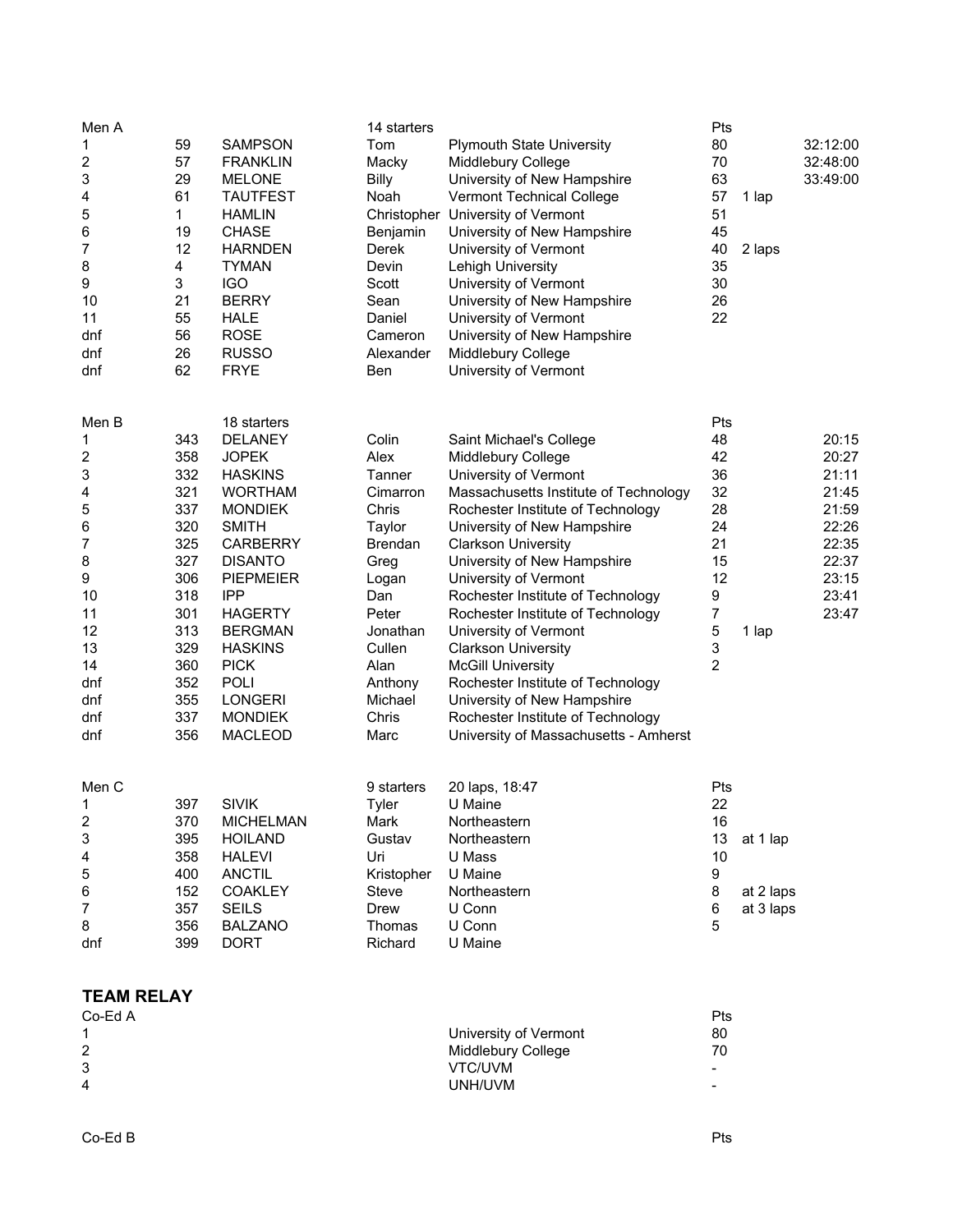| University of Vermont             | 48 |
|-----------------------------------|----|
| Rochester Institute of Technology | 42 |
| <b>Boston College</b>             | 36 |

## **DOWNHILL**<br>Women A

| Women A                 |     |                    | 2 starters    |                                       | Pts            |         |
|-------------------------|-----|--------------------|---------------|---------------------------------------|----------------|---------|
| 1                       | 805 | <b>MINOR</b>       | Anne          | <b>Clarkson University</b>            | 80             | 3:38.12 |
| 2                       | 804 | <b>WHITE</b>       | Stephanie     | University of New Hampshire           | 70             | 4:01.09 |
| Men A                   |     |                    | 33 starters   |                                       | Pts            |         |
| 1                       | 70  | <b>SEBAS</b>       | Matthew       | <b>Plymouth State University</b>      | 80             | 2:04.76 |
| $\overline{\mathbf{c}}$ | 46  | <b>MCANDREW</b>    | Alex          | <b>Clarkson University</b>            | 70             | 2:06.43 |
| 3                       | 32  | <b>PATALANO</b>    | <b>Nik</b>    | Northeastern University               | 63             | 2:10.48 |
| 4                       | 344 | <b>ELLIOT</b>      | Benjamin      | University of Massachusetts - Amherst | 57             | 2:14.11 |
| 5                       | 33  | <b>NUGENT</b>      | Tucker        | University of New Hampshire           | 51             | 2:14.78 |
| 6                       | 51  | <b>GENTILE</b>     | Nathaniel     | Hampshire College                     | 45             | 2:15.36 |
| 7                       | 20  | <b>DEPREY</b>      | Daryl         | University of Vermont                 | 40             | 2:16.07 |
| 8                       | 345 | <b>GAGNE</b>       | Adam          | University of Massachusetts - Amherst | 35             | 2:16.52 |
| 9                       | 43  | <b>SULLIVAN</b>    | Connor        | University of Connecticut             | 30             | 2:17.07 |
| 10                      | 29  | <b>MELONE</b>      | <b>Billy</b>  | University of New Hampshire           | 26             | 2:18.30 |
| 11                      | 69  | <b>SANTOS</b>      | Anthony       | University of Vermont                 | 22             | 2:18.44 |
| 12                      | 40  | <b>GAMBARDELLA</b> | David         | University of Connecticut             | 18             | 2:18.51 |
| 13                      | 59  | <b>SAMPSON</b>     | Tom           | <b>Plymouth State University</b>      | 15             | 2:19.19 |
| 14                      | 64  | <b>MCNULTY</b>     | Peter         | Northeastern University               | 12             | 2:19.57 |
| 15                      | 10  | <b>ROSENFELD</b>   | Tim           | University of Vermont                 | 9              | 2:20.64 |
| 16                      | 38  | <b>OLIVER</b>      | John          | University of Vermont                 | $\overline{7}$ | 2:21.75 |
| 17                      | 50  | <b>HWANG</b>       | John          | Wentworth Institute of Technology     | 5              | 2:22.08 |
| 18                      | 39  | VARGAS             | Wyatt         | University of Vermont                 | 3              | 2:22.63 |
| 19                      | 41  | LAPLANTE           | Shaun         | University of Massachusetts - Amherst | $\overline{2}$ | 2:25.34 |
| 20                      | 36  | <b>HAUTANIEMI</b>  | Max           | Rochester Institute of Technology     | 1              | 2:26.07 |
| 21                      | 44  | <b>MIELE</b>       | Anthony       | University of Connecticut             |                | 2:26.07 |
| 22                      | 13  | <b>WILKINS</b>     | Cody          | University of Vermont                 |                | 2:27.79 |
| 23                      | 52  | <b>WELLS</b>       | Justin        | Wentworth Institute of Technology     |                | 2:28.13 |
| 24                      | 71  | <b>PARSSINEN</b>   | <b>Brooks</b> | <b>Plymouth State University</b>      |                | 2:30.23 |
| 25                      | 47  | <b>FARRELL</b>     | Andrew        | <b>Boston College</b>                 |                | 2:30.83 |
| 26                      | 34  | <b>ESTRICH</b>     | Benjamin      | Northeastern University               |                | 2:34.28 |
| 27                      | 53  | <b>MICHAUD</b>     | Craig         | Wentworth Institute of Technology     |                | 2:34.34 |
| 28                      | 45  | <b>FRANCO</b>      | Sam           | University of Connecticut             |                | 2:39.68 |
| 29                      | 31  | <b>FOSTER</b>      | Stuart        | Northeastern University               |                | 2:39.87 |
| 30                      | 67  | <b>CLARK</b>       | Caldwell      | University of Vermont                 |                | 2:40.33 |
| 31                      | 22  | <b>THODAL</b>      | Robert        | Lehigh University                     |                | 3:07.52 |
| 32                      | 3   | <b>IGO</b>         | Scott         | University of Vermont                 |                | 3:26.69 |
| dnf                     | 35  | <b>NOONAN</b>      | Patrick       | University of New Hampshire           |                |         |
|                         |     |                    |               |                                       |                |         |
| Men B                   |     |                    | 18 starters   |                                       | Pts            |         |
| 1                       | 330 | <b>SCOTT</b>       | Alex          | Northeastern University               | 48             | 2:21.08 |
| $\overline{\mathbf{c}}$ | 323 | <b>ETERNO</b>      | Austin        | University of Vermont                 | 42             | 2:22.52 |
| 3                       | 354 | <b>KADRI</b>       | Romi          | Massachusetts Institute of Technology | 36             | 2:22.91 |
| 4                       | 311 | <b>BRADFORD</b>    | Kyle          | University of Vermont                 | 32             | 2:22.97 |
| 5                       | 331 | <b>DICK</b>        | Alexander     | Northeastern University               | 28             | 2:24.51 |
| 6                       | 68  | <b>PECKHAM</b>     | Trevor        | Northeastern University               | 24             | 2:27.93 |
| 7                       | 340 | <b>SCHNEIDER</b>   | Marc          | University of Connecticut             | 21             | 2:29.27 |
| 8                       | 302 | PARASCANDOLA       | James         | Rochester Institute of Technology     | 15             | 2:35.99 |
| 9                       | 336 | <b>RAND</b>        | Cornelius     | University of Vermont                 | 12             | 2:36.65 |
| 10                      | 65  | <b>DAVIS</b>       | Joe           | University of Connecticut             | 9              | 2:37.84 |
| 11                      | 316 | COAKLEY            | Steven        | Northeastern University               | $\overline{7}$ | 2:38.89 |
| 12                      | 335 | <b>FOSTER</b>      | Joseph        | University of Connecticut             | 5              | 2:46.43 |
| 13                      | 315 | LEE                | Spencer       | University of Vermont                 | 3              | 2:48.57 |